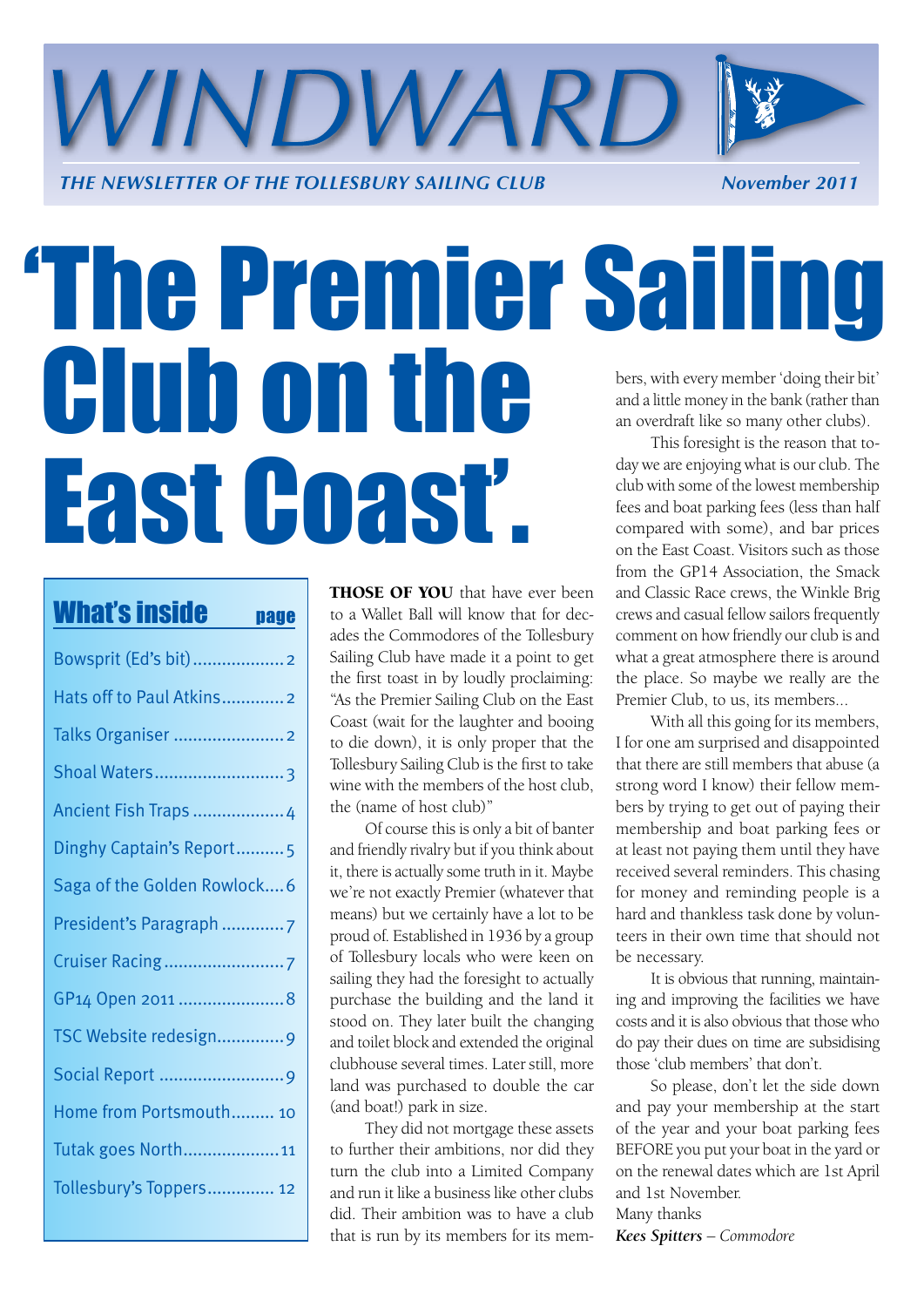### **BOWSPRIT**

<span id="page-1-0"></span>I should have predicted my personal 'if onlys' when I penned my first Windward leader last April, as Black Diamond stayed firmly rooted to her launching trolley, having a major face lift, until the 10th August, the day before Mersea Week. In fact, the first time her jib sheets were taught in 2011 was abreast of the Nass Beacon at the start of the Dabchicks Regatta Classic Yachts Race. We got a consistent 4th in the Classics for Mersea Week, with only the Thursday having poor weather. Maldon Regatta was a windy old affair, but we were in the chocolates again, and then Tollesbury Classics was the nicest day for a decade (there are some super pictures of the drifting match, from Olga Spitters on the TSC website), followed by a bibulous night in the clubhouse. The postponed King's Head Cup at the end of October was a most enjoyable wrap for the short season for Black Diamond, but as next year is her golden jubilee (and isn't it amazing that the Volvo Open 70s have rediscovered the hard chine?!), we are planning to take her further afield, hopefully Brest 2012 and maybe the Round the Island Race (swap Osea for the Isle of Wight!).

We also acquired a leaky but floating Stella

called Vreny, as Juliet had dreamed of two rooms and a lavatory, so we're hoping to do some cruising and Stella racing in her, but also have a hard winter's leakmending to address.

Right, what have we caught in this issue's trawl? Good stuff. Bill Brannan's amazing trip to Britain's most northerly rock, Ron Laurie's wonderful archive on the Golden Rowlock, Nigel Butt's scary attempt at Channel swimming, Tony Smith's account of taking on epic pocket cruiser Shoal Waters, and Ralph Merry's astonishing pictures of the Saxon fish trap on the Nass. That, with all the regular features, makes this issue a thundering good read! If you have a story or an archive that you think would interest other TSC members, please send it to me via email (gdpdunn@ hotmail(dot)com) or hand it to Maz behind the clubhouse bar.

Big news for the club, Andy Beharrell has just unveiled our brand new website, and excellent it looks too. Martin Parker did a remarkably good job with TSC's first website, which won many plaudits, but these things have a finite shelf life, so this makeover is welcome and timely. www.TollesburySC.com

HATS OFF TO PAUL ATKINS for making the KHC happen this year, good effort, Paul (see his race report). However, Paul did have a difficult task trying to drum up a race officer to run the race, and it was well into the eleventh hour that **Simon Young** stepped up to the plate. Simon had to man Yellow Peril, sound the starting signals and record the finishers, not to mention bouncing round on the anchor off Shinglehead for a couple of hours while the rest of us went off and had fun flapping round Osea. You made fifteen crews very happy, Simon, thank you.

I gilded the lily a bit by asking Simon for some anecdotes from the day, but of course we competitors saw all the action and Simon just the start and finish. He did report a very orderly start, with all boats crossing the start line within 10 seconds of the siren, with no one over early. He also skilfully combined the

sound signals with VHF timing on Channel 6, single-handed, which was helpful as the committee boat was downwind of the start

line, in breezy conditions. *Editor King's Head Cup 29th October 2011.*



**period - for no other reason than that he has now done it for six years and feels it is time to give someone else the opportunity. If you think you may enjoy doing this job for the Club and want to know more, contact Garry direct on YOUR COUNTRY NEEDS 01621869730 or any other committee member.**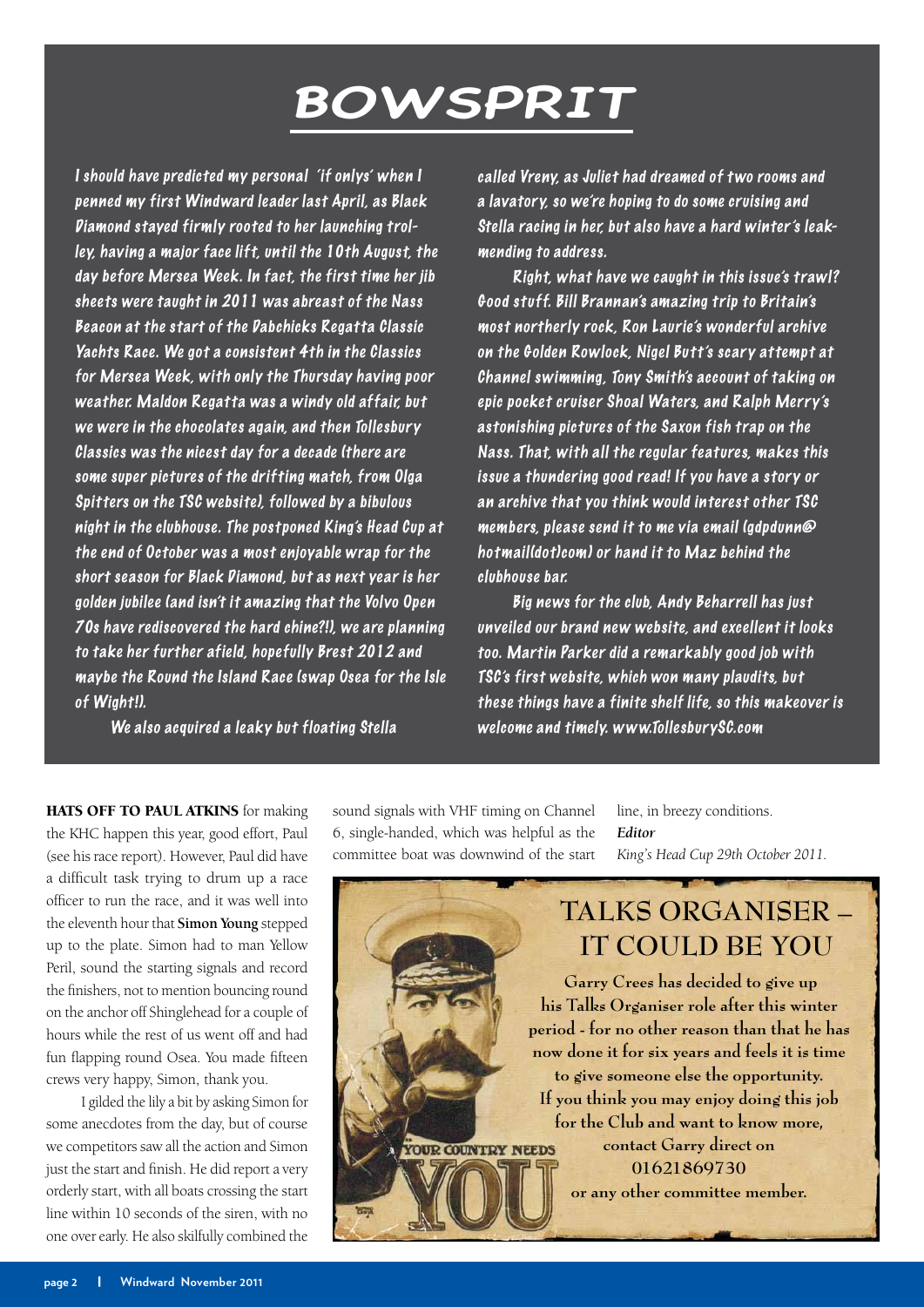## <span id="page-2-0"></span>Shoal Waters

WELL, THE SAILING SEASON has come to an end again, all too soon for most of us I'm sure. For me, 2011 began with the purchase of what is for the cruising sailor perhaps one of the East Coast's most iconic little sailing vessels, the 16'6" wooden gaff cutter Shoal Waters. Taking on any boat has its responsibilities but a wooden boat does have to be tended to that bit more, especially the older they become.

Shoal Waters was home-built by the venerable Charles Stock in 1963, after purchasing the ready formed Fairey Falcon hull which were made of cold moulded agba veneers.

Charles went on to sail her for 47 glorious years covering over 75,000 nautical miles, all without the use of an engine or modern gadgets such as depth sounders or GPS systems, before his retirement from sailing in 2010, due to progressive ill health.

The previous season, I had explored every creek in the Blackwater with my 16 foot pocket cruiser, also gaff cutter rigged, Huffler (now gone to a new owner). This culminated in the publishing of my book which describes my type of creek sailing, called 'Ready About on the River Blackwater' back in July.

During the very first cruise I took in Shoal Waters, it had dawned on me the sheer magnitude of Charles' achievement in covering all those cruising miles in such a tiny little boat without the auxiliary back up and the other modern gadgets that many of us have come to rely on.

After a season sailing her, I can confidently say that each time I got down to my mooring in the creek, to go cruising, she had not been away somehow magically sailing more sea miles but was sat still, awaiting her skipper's next command, for although a boat may be capable of covering a fair coastal passage it is only the enthusiasm and energy of the adventurous skipper that makes it happen. Exactly what Charles did during all the memorable years he had with her.

Since her launch through the 'Hatches' at Goldhanger Creek I have cruised to most of the creeks inside the river, my current favourite being Mell Creek, right up beside the old dock. Like many of my other haunts, I never see another boat in here. As well as the farm on the picturesque hill beside the creek where pretty white cows moo contentedly, and the wildness of the nearby wick marshes from where I have seen an owl fly over the creek in broad daylight, Mell Creek is especially handy for a trot up to the village to gather fresh supplies of bread and milk at Fred's Stores in Mell Road.

When the weather has allowed I have made passages out of the river and over the mudflats to squeeze through the Rays'n and visit the rivers Crouch and Roach where a myriad of moody, evocative creeks and desolate islands lay waiting to be explored.

 The River Colne also has some interesting creeks that I have visited three or four times this year and one of the highlights for me has to be reaching the top of Fingringhoe Creek, under sail in little more water than a heavy due. This pretty little waterway is better known as the Roman River and is set in a delightful valley. The sight of the former tide mill as you round the last tight bend is reward indeed for one's efforts. I have also ventured up to the Walton backwaters, where I spent a wonderful couple of nights, out of 33 nights spent on board this season, beside a group of seals. Other enjoyable trips were visiting old navigation marks, such as the Buxey Beacon or the Wallet Spitway.

On the 15th of October, the day after a mini cruise inside the Blackwater that can only be described as a creek sailor's dream. I took her back through the Hatches for her layup which will no doubt be a winter of much  $TIC$ .

We are truly fortunate that the Blackwater estuary has so many creeks, waterways, inlets, beaches, islands and historic maritime villages which make it an ideal base for the cruising sailor. I hope you have all had an enjoyable season at Tollesbury Sailing Club. You certainly have your fair share of magical creeks close by.

 All in all I could not have asked for a better first season with my new boat Shoal Waters. I have got to know her subtle little ways and already she feels like a part of me that I could not do without.

Let's hope for some good sailing in 2012.

*Tony Smith, Creeksailor, gaff cutter Shoal Waters* ©Copyright images and text Tony Smith

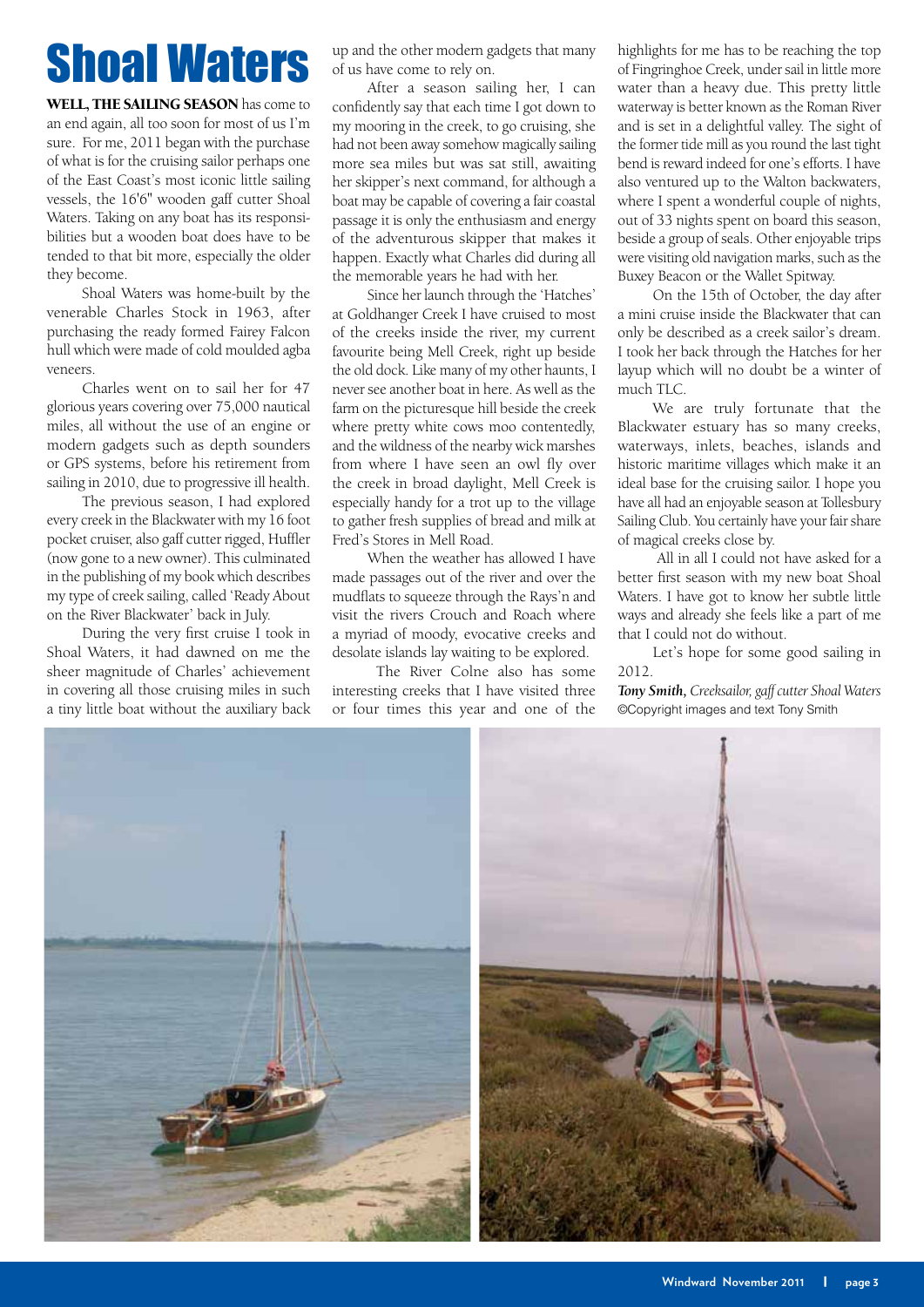### <span id="page-3-0"></span>Ancient Fish Trap on the Nass

A FEW SUMMERS AGO, when we used to have summer during the summer, I was on passage in Black Diamond from Tollesbury to the Alde, when I went aground on the shram hill in thick fog, on a falling tide. Destined to spend the rest of the tide canted over, I went for a row round the Cobs in the flubber to kill time. I saw this chap rowing towards me in a sleek pale green pulling boat, and hailed him. His name was Ralph Merry, who I was very surprised not to have met before. Ralph has been knocking round the same river for considerably longer than me, and is even more passionate about it.

Ralph is surely the most active waterman on the Blackwater, if he isn't rowing his gig blister-inducingly long distances, in considerable seas, he is sailing his little 18' tan-sailed gaffer, also in pea green with a white cabin. When I spoke to him today, a cold, misty November day, he had sailed up to Old Hall from Mersea and back.

Ralph and Tollesbury go back a long way. He was in the Solvig (a beautiful old Baltic Trader that used to grace the Blackwater, that was also skippered by our own Dudley Padgett) with Rodney Hucklesby from Mersea, and also did several trips with Rodney in the Peter P, the Prior's sand barge that I briefly did time as mate on (as Guffie well remembers).

When I saw Ralph's name come up in the Golden Rowlock article by Ron Laurie, I consulted the good man, and the upshot of that conversation was that he dropped a considerable photographic archive into my office, on the rapidly changing ecosystem of the Blackwater, presumably exacerbated by the man-made shingle banks deposited in the closing years of the 20th century.



This is a quite remarkable shot, capturing the wattle hurdle that was used for the wall of the fish trap. It is almost unbelievable to witness something so ancient, yet so destructible, that we have been gaily sailing our boats over, a few feet above.

This is a hard made up of sizeable chalk boulders, inside Tollesbury Fleet, just below Shinglehead Point. This photo was taken about five or six years ago, when it was first revealed by erosion of mud covering it. No one knows how old it is, or who put it there, but it was a considerable effort whenever. It is now covered with gigas (Pacific or rock oysters) and not easily identifiable.



Ralph has some other interesting shots of the way the riverbank is changing up towards the site of Tollesbury Pier. This one shows the legs of the pier, still discernible after 70 years



This shot is of the end of the fish trap. It is out on the Nass spit, on the Blackwater side, below the shram hill, and is only exposed on the very lowest of spring tides. It is reckoned to be approximately 1500 years old, possibly even predating the departure of the Romans. It has only been exposed by erosion, and is unlikely to survive more than a year or so, with trawling and oyster dredging.



The old pillbox that was built on the end of the remaining pier fell into the sea long ago, but this shot looks as though it took a direct hit from the Luftwaffe recently!

Another recent phenomenon has been this amazing mud sculpture on the north bank of the Blackwater, that is eroding faster than in living memory. Deep water extends well inshore for much of the stretch from Shinglehead right up to the Pier. BUT, beware the spit it comes out like a sheer wall, and don't I know it (I planted Black Diamond on it so hard in the Tollesbury Classics Race in 2009 that it took 20 minutes to get off, on a swiftly rising tide)



I put this one in for my sainted mother, as she did a archaeological dig on the red hill down near the reservoir below Great Downs in the late 70s with Kay de Brisay, a world authority on historical salt manufacture. This clearly shows the burnt clay, which was the result of the fire that was essential to evaporate the water, and leave salt crystals for consumption or curing meat and fish.



 Ralph also promises me some pictures of Major MacMullen's extreme sailing dinghies, so all being well, I'll run that story in the next issue, and if any readers have some archive photos of that era, I'd greatly appreciate them for publication.

*by Greg Dunn*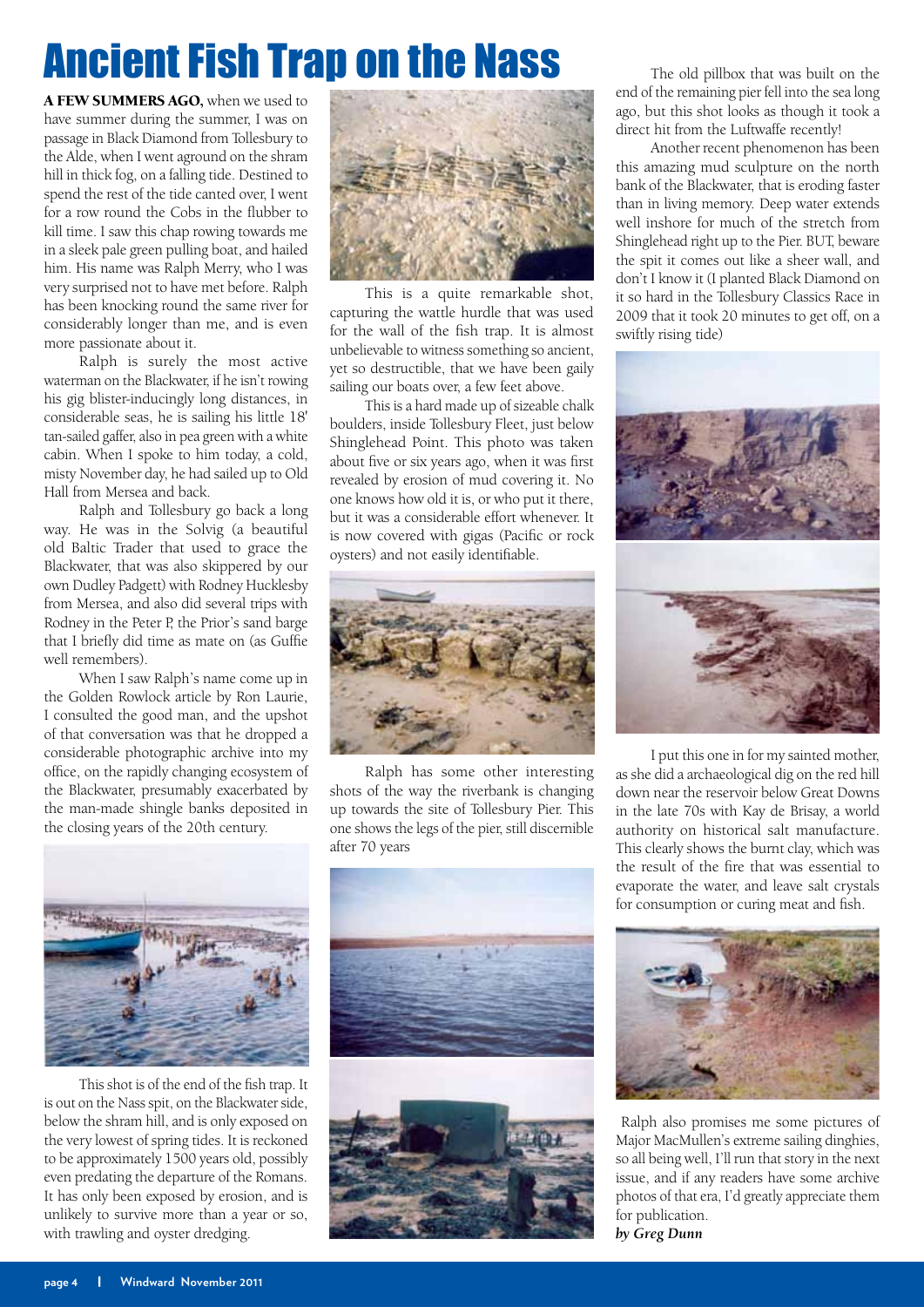### <span id="page-4-0"></span>Dinghy Captain's report for 2011

2011 HAS BEEN a fairly decent season for the dinghy sailors. The Spring Pursuit was weathered off, but since then it has been mostly kind. We were caught out in a couple of downpours, one which killed the wind and caused the race to be abandoned. The other was during the GP14 Open, when it kept blowing and came down in stair rods. It was bouncing off the water so hard hat we were sailing through a layer of white foam and there was hail in it at times. Happy days!

Scott Edwards was Dinghy captain for the year, until September, when I took over. His innovation of awarding PPY trophies as well as PY ones has been well received and will continue.

Our year started before the sailing season opened, with Club subsidised PB2 training courses run by Derek Burchell in what felt like arctic conditions, though we were thankfully spared actual snow. With plenty of people qualified, we hoped for more safety boat and OOD support via a volunteering scheme. Although initially well supported, the numbers stepping forward dwindled in the latter half of they season. For 2012 I will have to force the issue by publishing a rota. People are free to swap duties but if you sail or have benefited from a club subsidised PB2 (or both), then we expect you to support either the Dinghy or the Cadet fleet. I strongly believe that more safety boat support will make for more attractive racing and so benefit everyone. I must put on record a very big thank you to our Boatswain Bob Wilkinson. He has done a sterling job serving as safety boat as well as OOD, week in, week out and racing would have been much poorer, if not impossible, without him. There are opportunities for people without a PB2 qualification to enjoy some time on the water by providing an extra pair of hands on either a RIB or on Yellow Peril.

We enjoyed plenty of sunshine in the early and late season and usually plenty of wind. Numbers do appear to be down a bit as we only had nine people into double figures. Doubtless difficult economic times are having an impact but I would welcome comments from anyone about what has kept you away this season. In all we had 32 different helms racing across the year, not including the GP14 Open. Most active was George Rogers with 31 races, then Martin Smith (30), Scott Edwards (28), yours truly (27) and Roger Palmer (25 races).

A number of helms are desperate for a regular crew, so don't hesitate if you fancy giving it a go. Get in touch or just turn up and we'll pair you up. However, no crew won't disqualify helms from race series honours as I have sorted out handicaps for GP14s, Enterprises and Mirrors when single handing. These are based on other clubs' practice but we will of course keep it under review.

My daughters weren't the only ones very glad to see the Ladies' changing room extension opened at last and we look forward to further improvements next year, including the Gents.

We gained a number of new sailors, the most active being Liz & Hugh Rayment-Pickard. We were all delighted to have a group of Cadets sailing on Sundays: George Barber, Arthur Brooks, Harriet Mays, Will Porter, and Dan Spindler. They have introduced a new class to the handicap fleet in the form of a pair of Hobie 405s. I had a go on one myself, only to prove that fat old blokes might keep them nicely flat in a blow but aren't nimble on a trapeze and don't fit between mainsheet, kicker and daggerboard. The cadets' performance in the races is testament to Derek and his team's excellent job of training and coaching. Looks like I'll have more boats finishing ahead of me next year!

The other new class for 2011 was Jon and Arthur Brooks' Shearwater cat mixing it with the monohulls. It offers pre-race interest when tacking against the tide up the creek and goes well (when helmed by Arthur). In fact it's lightning fast in a straight line with one hull flying and shall we say entertaining when rounding the marks.

Everyone enjoyed the 75th anniversary away day to Bradwell beach, which was particularly well supported by cadets. It inspired me to try to set up a Potterers' group. The idea is to provide safety boat cover for a group who want to sail on a Sunday but don't fancy mixing it on the start line and it has gained a lot of interest. Even if you don't

have a boat, the club Mirror and Toppers are available. So we have the tools - Tango is almost never out of the container on a Sunday and Stag 2 usually remains moored. What will make or break this initiative is a supply of volunteers.

The race season may have closed but there will be informal winter dinghy sailings, e.g. to Mersea and Bradwell, when weather and tides permit. If you want to join in, you can stay informed via the new website news feed; via the facebook group (Tollesbury Dinghy Sailing) or by direct e-mail (let me have your details). If all else fails, give me a ring. On Boxing Day the tides are perfect, we'll make a decision when we know about the weather. In these events we will provide each other with mutual support; there will be no safety boat cover due to insurance restrictions and winter maintenance. Please note that this means any under 18s will need to be sailing with their parent or guardian, or escorted by them if they have their own powerboat.

Plans for 2012 include some Laser -specific stuff, provided that I can get enough support. With more Lasers than GP14s in the dinghy park, that ought to be possible. The GP14 open will be held in May and for August Bank Holiday we will race to Brightlingsea, picnic or pub lunch and race back. Other ideas in development are timed pursuit races, a training day, a Friday evening series and more away days.

I would like to thank everyone who has helped me find my feet in this new role and to wish you all a Merry Christmas and Happy New Year.

Right, I'm off to give this year's Sloe Gin a shake.

…Rik

*Rik Alewijnse, Dinghy Captain Rik.Alewijnse@BTinternet.com 07940 115802*

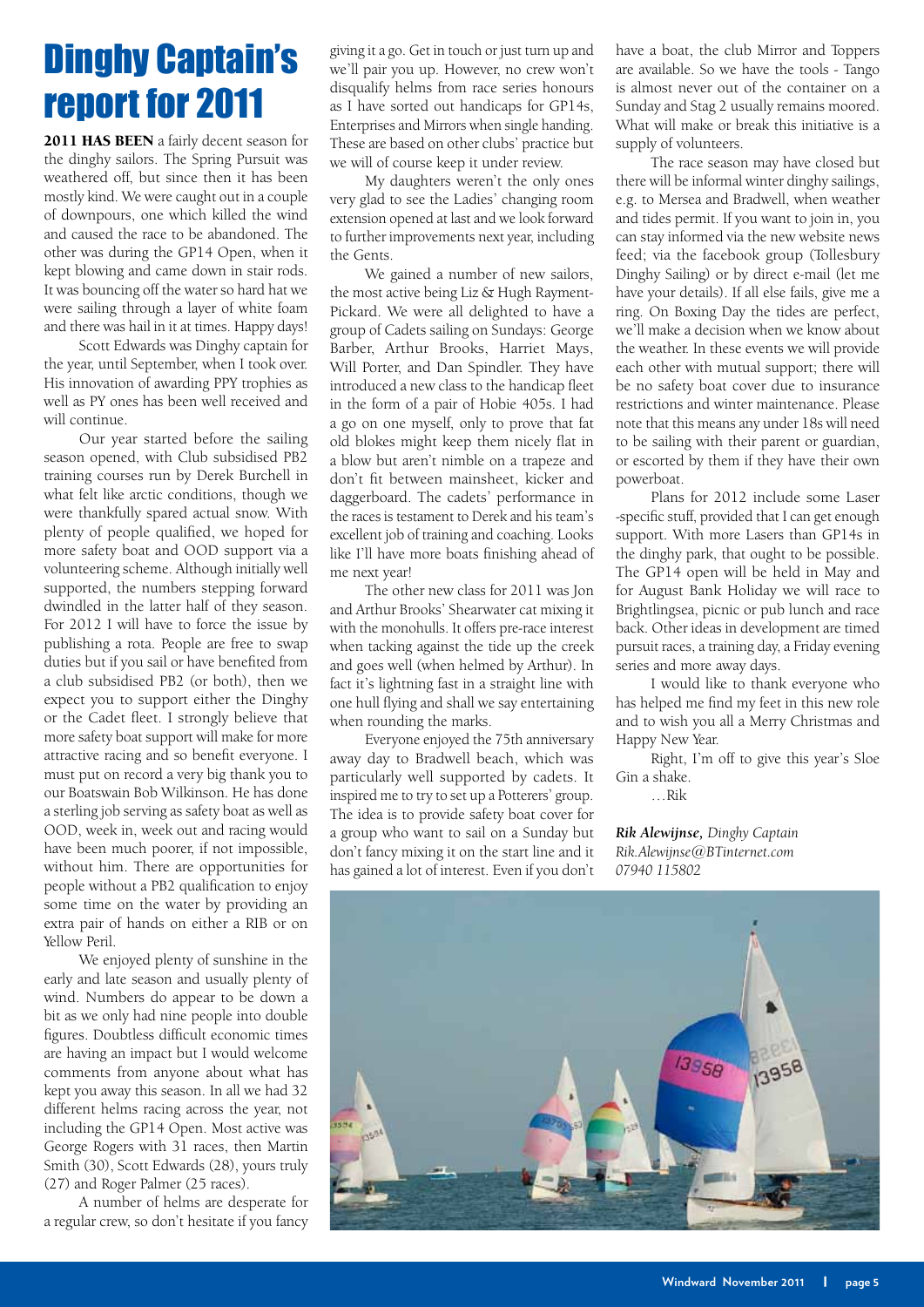### <span id="page-5-0"></span>The Saga of the Golden Rowlock

A SHORT WHILE AGO, during one of those moments when someone decided to have a tidy-up in the club, a rather strange object came to light. This object was a brass rowlock mounted on a wooden block. There was no plaque or inscription to indicate its purpose, other than it was obviously a trophy of some sort.

Then it came to me. I recalled that in my earlier spell as a member at the club back in the 1970s and 80s there had been some rowing races; some sort of challenge with another club. This was worthy of some further investigation, and what follows is what I managed to find out. I am sure other members will have their own recollections of these events.

It all started in 1976 with a challenge from Wivenhoe Sailing Club. This came about because Tollesbury regularly beat Wivenhoe at darts. Wivenhoe decided to challenge Tollesbury to something they considered they were more likely to win. That did not leave them with much scope, but they came up with a rowing race.

The race was to be from Tollesbury to Wivenhoe, approximately 14 miles, and they even came up with the rules; build your own boat, minimum beam 3 foot, maximum length 22 foot, two rowers, a pair of oars per man. Somehow Tollesbury accepted, probably to do with drink. The date was fixed for 24 July.

Time was against the Tollesbury men and the build took longer than anticipated. Six sheet of 4mm ply with joints stitched and taped, hard chine hull, decked fore and aft to give part buoyancy, and she was ready. The first round was lost. Wivenhoe had done this sort of thing before. Three sheets of 4mm ply and a simple construction produced an ultra lightweight two-seater skiff type craft weighing less than half the Tollesbury boat.



What of the 2 crews. Ralph Merry and Les Meadows represented Wivenhoe, both experienced oarsman, and the main

instigators of the whole affair. Graham Elcock, Tollesbury's Commodore at the time, stated he would fill one place and Derek O'Brien volunteered to fill the other.

Help came from all quarters, from designing the boat, advice on rowing technique and training. John Goldie from T.C.C. donated two beautiful pairs of oars.

Came the day, the race started at 4.30 pm from the Leavings on the last of the ebb. A number of boats followed the race and the whole event was rounded off at Wivenhoe with a barbeque. Oh! Wivenhoe won by about 20 minutes.



The next year, 1977, two younger and fitter members took up the oars. These were Ian Lagden and Dave Duncan. Wivenhoe stayed with their winning formula.



The local newspaper reported as follows: "It was row, row, row all the way for the two gallant pairs battling it out for more than two hours over 14 miles in the annual oars contest between Wivenhoe and Tollesbury Sailing Clubs. Wivenhoe were the winners for the second year running. The victory margin was not quite as convincing as 1976, for their time of just over two hours was barely two minutes ahead of Tollesbury, compared with about 20 minutes last year."

Tollesbury were not about to give up, and for 1978 they came up with a cunning plan. Not one boat, not two boats, but three boats. The crews this time were to be last year's pairing, Derek O'Brien and Stuart Baker in a second boat, with Graham Elcock and old friend A.N. Other in a third boat. This turned out to be Trevor 'Mouse' Green. Ian and Dave built their own new boat; Derek and Stuart rowed in the original craft, with Graham and Mouse in another new craft.

It is unclear who finished where; suffice

to say Wivenhoe won for a third time.

In 1979 there was to be a change of fortune for Wivenhoe Sailing Club. After years of trying they finally overcame Tollesbury in the annual Talent Contest and won the 'Ballet Trophy' following Tollesbury's 3-year successful run. Next up was the annual rowing race!

This time around the rowers were Derek O'Brien with Lance Clapton, and Graham Elcock with Trevor Green. They rowed all their hearts out for the 14 miles. With a new record of 2 hours 13 minutes for the course, Graham and Trevor came in triumphant. Sweet revenge!

For 1980 it was back to a straight two-boat contest between Tollesbury and Wivenhoe. Our intrepid heroes of 1979 were out to repeat their success.

There is a very entertaining article in the club's 1981 Bulletin by John Austin that recounts the whole day's event. It was to be a very gruelling and close race between the boats. At the finish there was only 20-30 yards between them, but Tollesbury triumphed again.

John's description of our two victors is worth repeating; "Tollesbury wins again, said Graham as we met up ashore. Its sounded like a joke but if he could have seen the dried white salt-caked face of himself in the mirror and Mouse sitting on a seat staring into space they both would have known that we knew how much effort, sweat and maybe even tears had gone into that fantastic row. Not just by Tollesbury but by Wivenhoe."

A date was set for a race in 1981 according to the club's programme, but it seems never took place. And there the saga appears to have ended.

What of the Golden Rowlock. It has been cleaned, re-varnished, and resides in place of honour behind the club's bar.

### *Ron Laurie*

### *Addendum*

*I was 'jorrin' with Ralph Merry whilst I had the Diamond up on the scrubbing posts in Mersea, to get his perspective on the rowing matches between the clubs, which he remembered very fondly, and he wrote us this piece as a Wivenhoe rejoinder –* 

*"Because of both weather conditions and plywood fatigue, the final race was to see which boat burned fastest in a 'pyre' on WSC's hard. Result: - Inconclusive!*

*The 3 x 8' sheet of plywood for the 22 footers developed from the earlier 2 sheet rule, which was for single-handed race from WSC to the Colne Fishery Buoy and back. This race had evolved from a private duel between Les Meadows and Ralph Merry several years earlier, which was rowed in ordinary dinghies. The second race attracted a large entry from far afield – both Mersea and Heybridge." – Ed*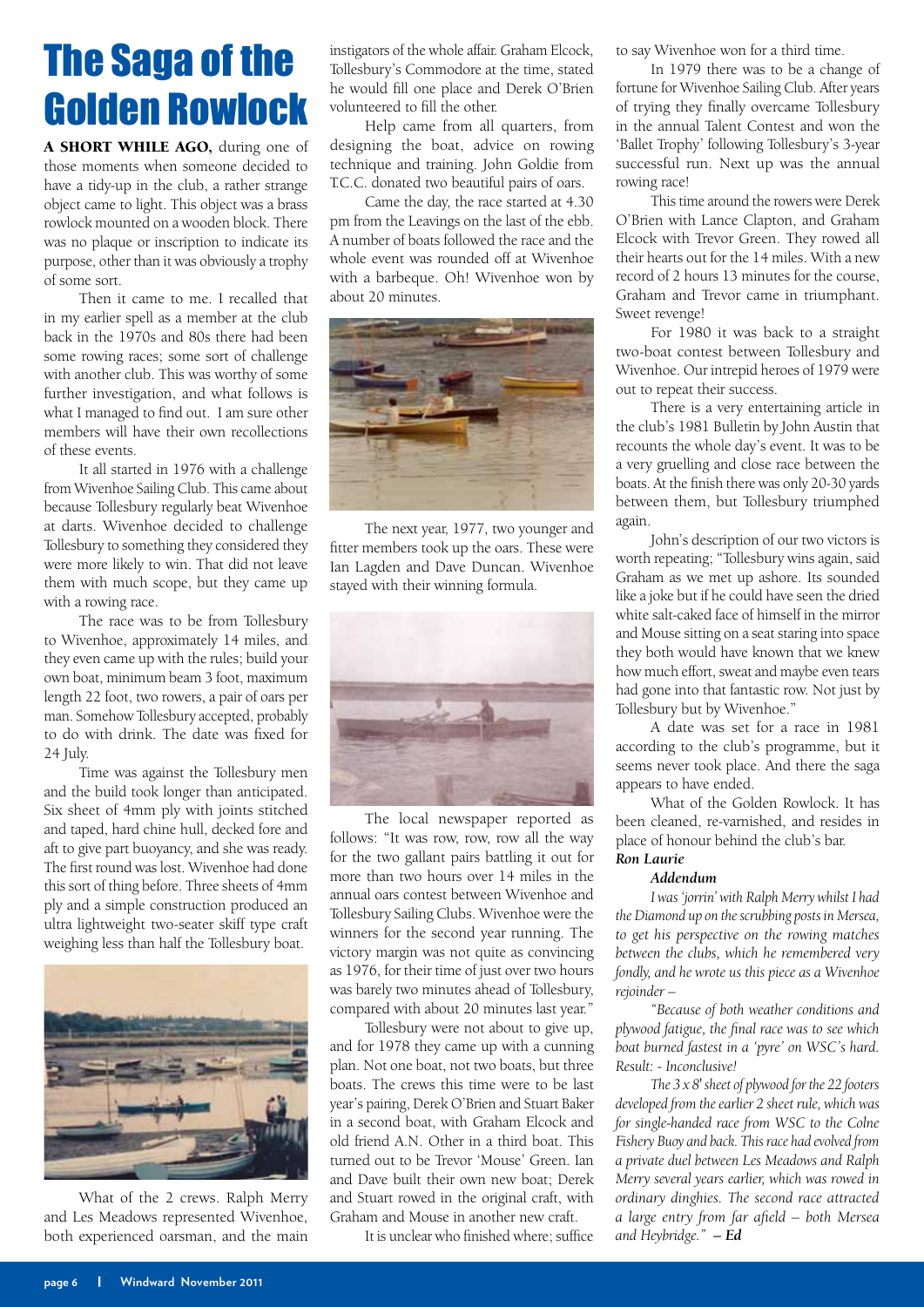## <span id="page-6-0"></span>Apologies to Lewis Carroll

### *President's Paragraph or Two*

*Of sailing boats and pints of ale and times when we all sing. The time has come, the Editor said, to speak of many things.*

l try to cover all these things in this, my offering for the second issue of "Windward" under our new Editor. Words of Wisdom, I doubt it, offers of thanks, yes, of condolence, unfortunately yes.

Many things have happened since the last issue, wonderful, social evenings, including the Club's 75th Anniversary. I will not go into detail as I am sure these happenings will be covered by the appropriate "scribblers" elsewhere in this issue. I would add my thanks to our wonderful band of helpers who work so hard to keep us fed and entertained in all manner of ways. Of personal time given freely let us not forget the many hours given by our long-suffering Committee Members, Flag Officers, Subs Secretary, Talks Organiser and, making it possible for you to read this, however reluctantly, Greg and Alex the Producers. On your behalf I thank them all.

On the sailing front the Dinghy and Cadet Fleets have been charging about including the GP14 Open Meeting which enjoyed a good weekend with favourable weather and run in proper fashion by the man,

Derek. A very well-run Smack and Classic Race had all the ingredients for what else a "Classic" but the main participant failed to appear - the wind, damn it. Consequently there was a late finish but the festivities on the hard (two barrels drunk dry) and, later in the Clubroom were up to the usual standard. That's my Boys! Well done everyone!

So, a good year so far but there has been some sadness. The passing of friends and Club Members is, as the years pass, something we have to accept as inevitable but when it does happen it is a terrible blow nevertheless. This year alone I have attended



four Services of Thanksgiving, sharing two of them with many of you; Clive Stevens who worked so hard for the Club in years past and the lovely Pearl Leavett wife of the late David for many years our friendly Village Butcher and a long-standing member of the Club. Both greatly missed. Several weeks ago Commodore Kees and I attended the Thanksgiving Service of a former Commodore of the Wivenhoe Sailing Club, Don Smith. I befriended Don during my Commodoreship in the late seventies when he also reigned. Between us we formed a lasting relationship with several inter club activities which were, in those days, something special. Included were Talent Contests held at their old Clubhouse on the quayside, (the word talent was used purely

in a descriptive manner), darts matches in various venues, rowing races from here to there and all carried out in a general "esprit de corps" manner. Their Commodores were often guests at our Laying Up Suppers as we were to theirs'. Why the presence of Commodores at Laying Up Suppers was discouraged in past years I will never understand.

That will be enough I reckon. No words of wisdom, but words, I hope, that will relay the feelings I have for this super little Club of ours. I wish you a happy laying up season and hope to see you all at the Laying Up Supper.

Happy Drinking, *Graham – President*

### King's Head Cup and Cruiser Racing

THE KING'S HEAD CUP eventually took place on the 31st October after postponement earlier in the season due to bad weather. This is not normally a good time to hold this race as the weather can be very changeable at this time of the year, and many cruisers are already out of the water, tucked up safely in the yard. This was the first weekend where the time and height of tide was right, in fact the massive tide made it perfect. Then, after a week of the usual Met Office forecasts for the weekend of 3-4 possibly 5-6 or maybe 2 or 7 or even 1, on Friday the prediction was 6 knots of wind and sunny for Saturday. This meant that we would be warm and comfortable but probably only make it as far as Thirslet. Fortunately on the day of the race, forecasts had changed to SW4 gusting 6 – perfect, encouraging 15 boats to make their way to the start line, and it was warm and sunny. Basically, the race was a beat upriver to the western end of the island, with most boats reefed, and a run back with the brave hoisting spinnakers or cruising chutes. (The forecast proved right and we can say the Met Office is good at forecasting 4 hours ahead *(–steady on! – Ed)*). There has always been a certain amount of inter-club rivalry in this race, which has become slightly confused because of the number of people who are joint members, but I think it is important to point out that the first three places were taken by **Sailing Club members.**

The winner of the King's Head Cup was **Black Diamond** (skippered by Greg Dunn), 2nd **Cygnet of Arden** (Trevor Green) and third **New Tricks** (John Hall).

As the wind strengthened at the start of the race and most boats started to reef, I turned around and saw a fleet of cadets heading out across the Blackwater - and there I was thinking of reefing in a cruiser (am I a wimp, I thought, but next year I know where to look for a crew).

As I was racing (or attempting to), it is difficult to report on the details of the race, only to say that from what I saw of the first three they deserved their places and the winner was either going to broach (he

probably did many times *(you don't know the half of it, mate! – Ed)*), go aground, lose a crew member, split his spinnaker or win.

It was a great day's sailing in ideal conditions, and everybody seemed to enjoy it. No major mishaps with no one going aground, which is good, for with that tide they would still be there. It was good to hear Cruising Club members radioing Simon, thanking him for his Yellow Peril duties, and as we are sportsmen we should wish them better luck next year, but we won't!

As a footnote, cruiser racing has almost died over the past few years through lack of interest *(full marks to Clive Church for keeping some cruiser racing active in the club – Ed)*, although whenever anybody takes part, they think it is great fun. This year the weather was not good and we do not have a Cruiser Captain, which did not help, but I would like to know whether anyone is interested in racing next year. It would be good if we could run even two races in addition to the KH cup with a reasonable number of entries. Please e-mail me ideas/thoughts for racing next year. e-mail paulatkins121@btinternet.com. *Paul Atkins – Rear Commodore.*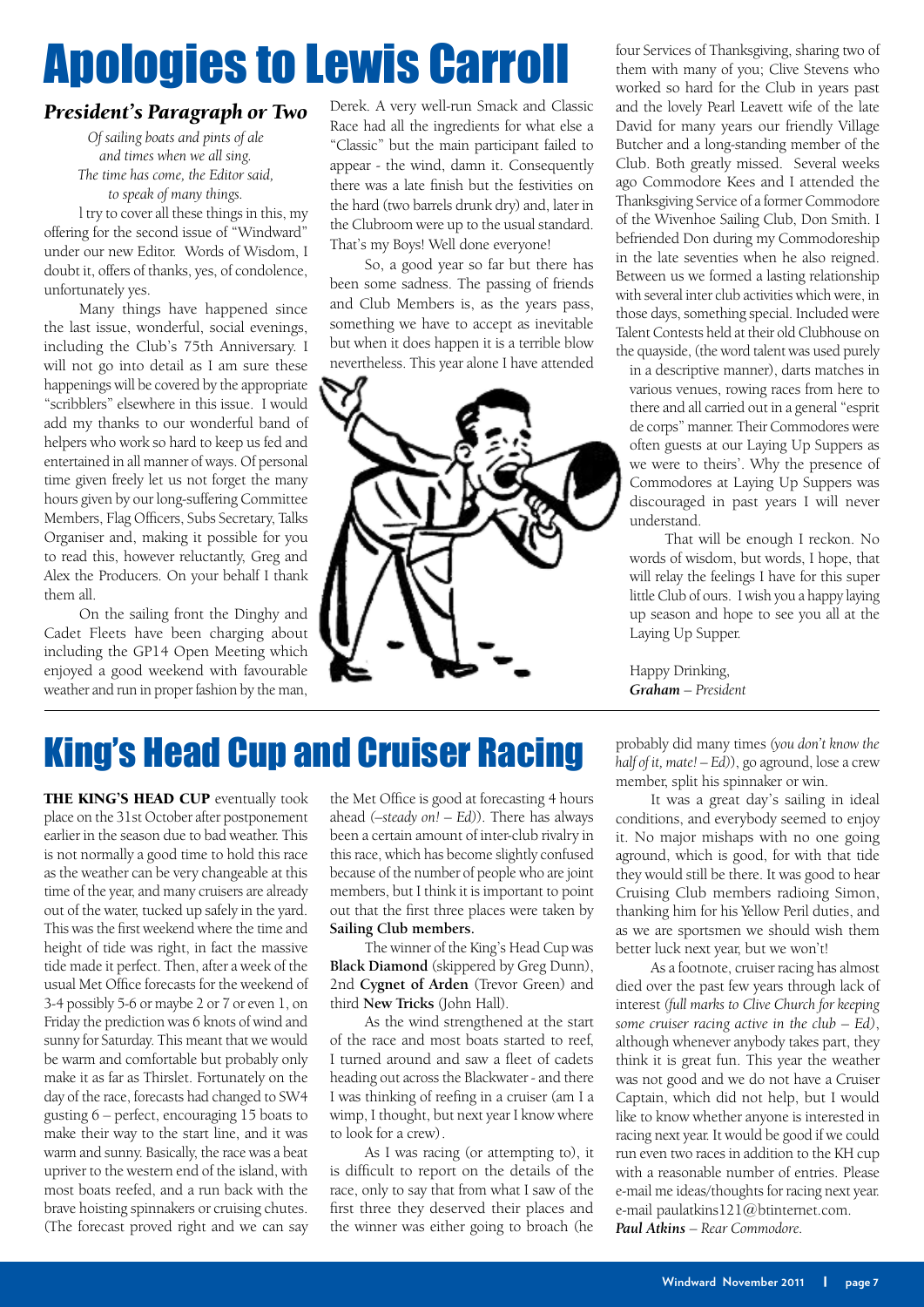## <span id="page-7-0"></span>GP14 Open Meeting 2011

#### THE FORECAST F6 AND HEAVY RAIN

depleted the fleet for the 2011 Tollesbury GP14 Open, on Saturday 17 September. Visitors were just outnumbered eight to six by locals. The challenging conditions – a blustery force 3 to 4 south westerly with occasional gusts at 5 – were evident when Parsons & Parsons managed to go over before the first race preparatory. They sorted themselves out and set off with the rest of the fleet for the first and most exciting race of two laps on a figure eight course. There was a good clean start and it quickly became clear that the visitors from Seahorse, BTYC and Papercourt were making the running. Mark Wolf and Alex Dotsch were the winners of the sprint to windward off the start line. Richard Lord and Norman Brown tucked in behind, having approached the mark on starboard and took right of way through the port tack throng. The leaders bore away on to the spinnaker reach to the second mark with a few lengths lead. Those who worked hardest gained most, and Richard and Norman did just that to win the overlap while taking their spinnaker down at the second mark. A bunch of boats followed, fighting to get their spinnakers set. Two boats lost that fight and capsized; Lesley Kaye and Riccardo

Chacon were soon up and off, but a spinnaker that refused to come down forced Ceri Rogers and Ed Coates to accept assistance and then retire.

Wolf and Dotsch kept company with Lord and Brown, Ward and Whitehill just behind, though Lord pulled out a 100m lead going into the penultimate leg. On the final downwind leg, a grin started on Wolf's face as he watched Lord foul up the spinnaker hoist half way down. It spread to ear-splitting as the wind headed 30 degrees and spinnaker troubles persisted in front, allowing the chasing boats to catch up. Upon rounding the leeward mark, Lord fluffed his tack and allowed Wolf to go smoothly round and off in the freeing wind to win the race. Ward and Whitehill sailed consistently well to take third. This was despite teasing by Richard Lord over their 'vintage' boat, though he did acknowledge its immaculate preparation. Doyen of the fleet was in fact Chris Parsons' No 1365 'Fancy Pants', now superbly converted to Series 2 specification.

The breeze dropped dramatically for the second race, which started in similar fashion, though the three leading visitors had more company for most of the race. At the end of an exciting spinnaker reach, Mark

Wolf had a gear problem which forced his retirement, so the results were Lord first, Ward second and local father and son Ron and Rob Laurie in third.

The final race saw early tussles in which Ward and Whitehill briefly led before Wolf and Dotsch took the lead. The third and final lap began just as the heavens opened and was sailed planing through rain so heavy it bounced off the sea, creating a white foam. Lesley Kaye excused her performance by saying that her contact lenses filled with water so she couldn't see where she was going. Benjamin Kaplan reckoned crew Chris Lomax and he had to endure hail mixed in with the rain. Mark Wolf and Alex Dotsch held on to their lead throughout to win the race and the overall meeting.

James Ward thanked Tollesbury for proving the usual combination of generous hospitality and efficient race management, whilst Lesley Kaye noted that it is unusual to have a ladies' prize, nevertheless it was very well received. Tollesbury's Nick & Val Lynn were awarded a prize for fastest Series 1 and Ron and Rob Laurie were the highest Tollesbury boat overall.

Mark Wolf's win confirmed him as the 2011 winner of the London and South East Traveller's Trophy, with Lord and Ward close behind and set to fight it out for second at Frensham on 9th October.

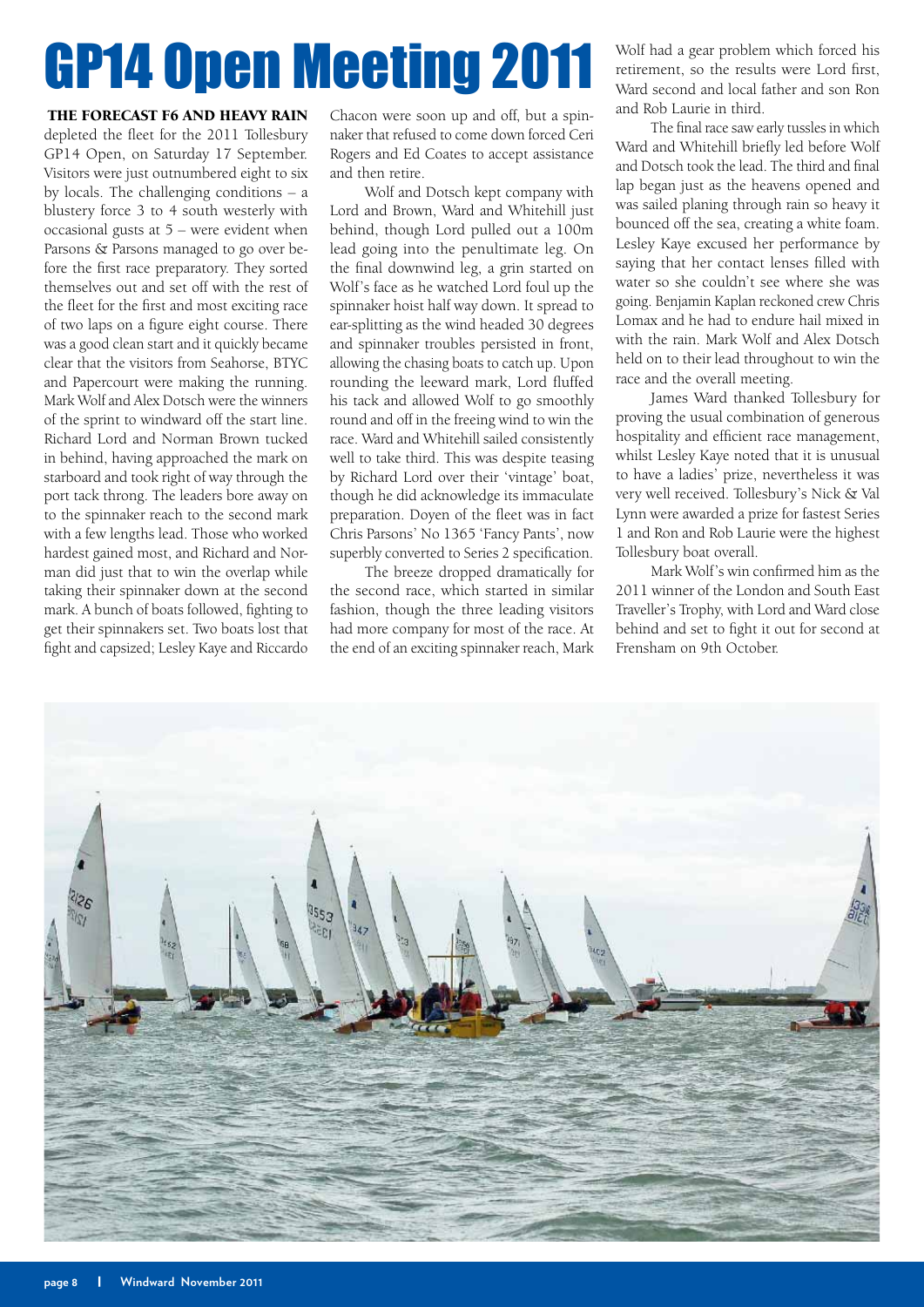## <span id="page-8-0"></span>Tollesbury SC Website redesign

THE CLUB WEBSITE has always been an excellent tool for communicating with members and we now want to enhance this with an updated design with some new tools and new functionality. The new website will be formally put live during November this year and as the screenshot shows, it is a modern updated design but with a unique Tollesbury and East Coast feel to it. Each time you access pages the header image will change, so watch carefully, you never know when you might see yourself or your boat!



The new site has a calendar, photo galleries (just click on the thumbnails to view the full photos), dinghy, cruiser and social blogs, details about the club, useful web links and also a discussion forum with cruiser, dinghy and general discussion areas. The forum will only be available to members and you will need to register to be able to use it. Just fill in the details on the forum page on the website to register yourself for the forum.

To access all the various pages, just hover over the menus in the main menu bar and the menus will open up – just click away at what you want to look at.



The website will in future be available from the usual web address:

#### http://www.tollesburysc.co.uk

### and also from:

#### http://www.tollesburysc.com

You may see both websites available for a time while we change them over, but we will shortly move to just the new one being available from both these web addresses.

Most importantly of all, please get involved. There are places on the site to suggest additional useful web links, add comments to pages, register for the forums or send us through anything you might like to suggest for the blogs. We will be adding to the site a lot during the winter including the 2012 events calendars and any suggestions will be gratefully received. You can contact Andy Beharrell on: andy.beharrell@gmail.com.

#### *Andy Beharrell*

*andy.beharrell@gmail.com*

## SOCIAL REPORT

As usual the club has had a busy year with a variety of social events. The regular attractions such as Burns Night, The Fitting Out Supper, The Gooseberry Pie amongst others, were great successes and enjoyed by many. If you have never been to one, please come next year, you don't know what you are missing! A one off event was the 75th Anniversary of the Club - this I have to say was a resounding success, despite several date changes, and deciding what exactly we were going to do. Thankfully I had started a social support group at the begining of the year, which has worked extremely well, and I am very grateful for the help & support of all the group - YOU KNOW WHO YOU ARE - A BIG THANK YOU. We decided to make it a bit of a 'tea' party with a TSC cake which was cut by Terence Green, and served over 100 meals to a full & exciteable club.

What has started to be a yearly challenge is the Sail For Cancer 'Tea by the Sea', day which was held on August 28th this year, thanks to a lot of hard work from Val, Charlotte & Maz we made £624, our biggest donation yet. If you have ideas of how to beat it for next year, please get in touch, and if you wish to help with ideas or just generally help with events, please contact the social secretary. By the time you read this it is possible that we have just had the Laying Up Supper which is on the 19th November in the Community Hall. I'm sure it will be a great evening. If you have not made it to many events this year, why not come to our Christmas night of music & carols on Saturday 17th December, 7pm at the clubhouse. Mince pies and mulled wine available to help keep out the cold.

Best wishes to all from Sue and the galley staff.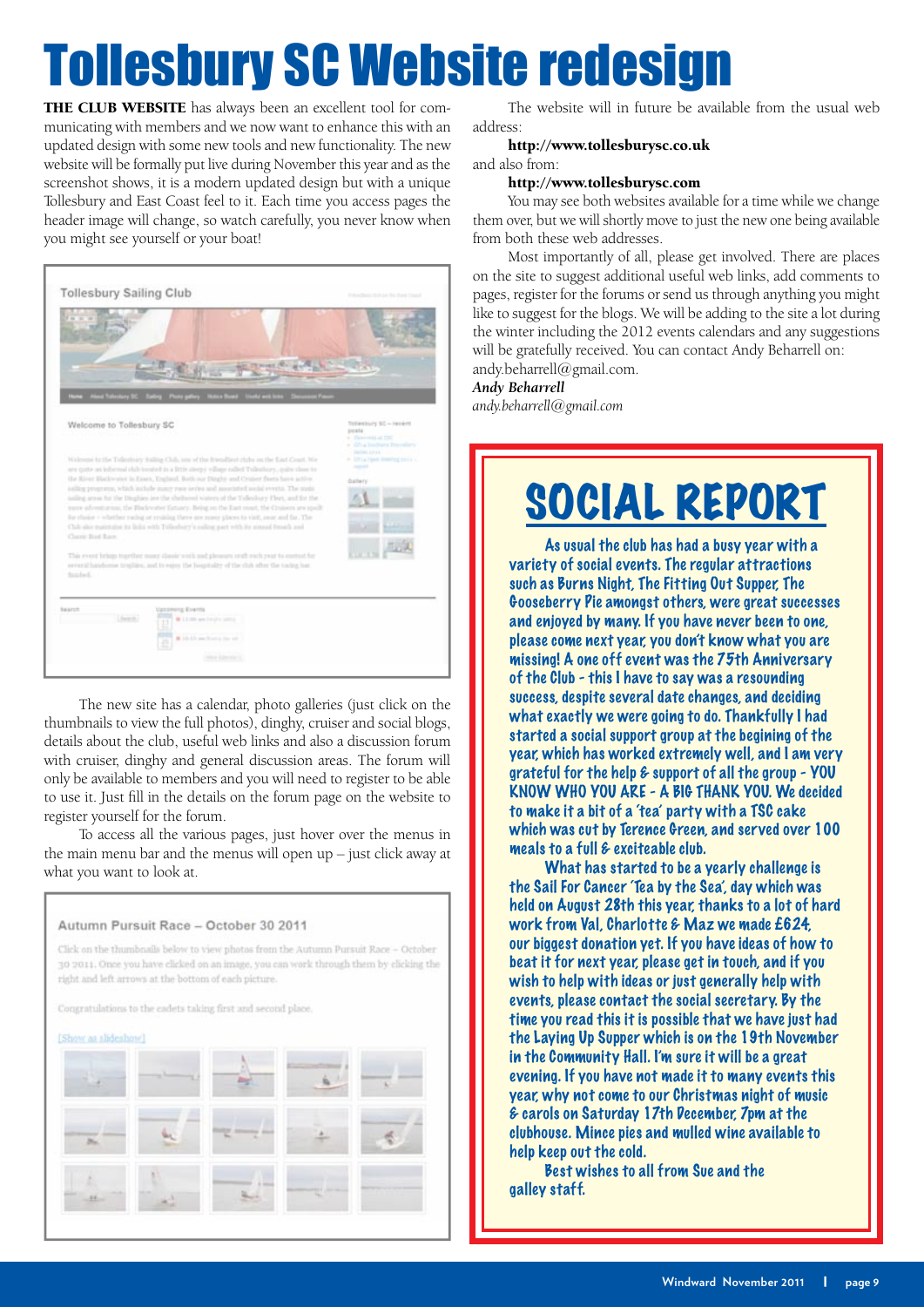### <span id="page-9-0"></span>Home from Portsmouth – Mayday, Mayday, Mayday



COMING HOME was totally the opposite from our journey out, the weather can only be described as atrocious, with strong gale force winds at times. Malcolm, Peter and myself being the crew, I was helming as we reached Beachy Head and the wind had grown so strong we decided to take down the little sail we were using and just motor. We achieved this going head to wind and I then steered Sunbeam back to our course, this manoeuvre would temporary make her broadside to the waves.

A huge wave swept across the deck and I was washed overboard, all in a fraction of a second. I can hear the noise of water in my ears as I go under, thank goodness my life jacket self-inflates and I shoot to the surface and am held rigid like a Michelin Man on my back, facing the sky.

My mind had silly, absurd thoughts along with its proper assessment and reaction to my plight. I clearly remember thinking, "The water's warm, nice day for a swim to France". Then reality sets in and I think, "No

pain anywhere, so nothing broken or hurt, metabolism fine and working well, so far so good". What's this?! There's a rope just above my head, I grab it, and it can only be the painter (tow rope) to the dinghy.

With my hood still up and my life jacket tight round my neck I have restricted vision, I cannot see Sunbeam or the dinghy. The pull on the painter is from the left, the dinghy must be to the right. I go handover-hand and reach the dinghy's port side, "That's funny, I was swept over Sunbeam's starboard side?". A wave lifts me up and I roll effortlessly into the dinghy. The whole episode could only have taken very few seconds but my mind seemed to have had minutes in which to react.

AII three of us know it is highly dangerous and virtually impossible for me to get on board Sunbeam again in the prevailing conditions. I wave 'I'm O.K.' and wave to keep going as we are. I can see Malcolm has a serious countenance sitting on Sunbeam's stern looking back at me. I give him a smile and a cheery wave; he waves back, but his countenance does not alter.

It crosses my mind that perhaps the incident has been more traumatic for Malcolm and Peter as onlookers than for me participating. Malcolm tells me later his worried look is because the dinghy is silhouetted against the bottom of huge waves which give the appearance that they are going to engulf it at any moment. I ride the dinghy like it's a bucking bronco, holding on to short rope from the bow, I am to spend nearly two hours in the dinghy, which gives fear time to appear now and again, I drive it off by thinking that if something goes badly wrong, a Mayday call will be sent and I will get a



*Old Gaffers Association Measurement/Boat Archive Form for Sunbeam*



helicopter ride. We make the calm waters in the outer basin of Eastbourne; a feeling of joyful deliverance comes over us, hell into heaven, and safe harbour from perilous seas.

Within a minute of tying up, we were off for Peter's usual drink for a safe arrival. We set off in silent reflective thoughts of what might have been, my legs were a bit stiff and shaky as we made our way to the nearest pub, but it was to be a very satisfying and poignant drink. *Nigel Butt*

*This is an extract from "Last of the Colne Racers" written and compiled by Nigel Butt, one of the owners of the local smack Sunbeam. The book contains a detailed history of the rebuilding of Sunbeam and is full of fascinating photos. Copies*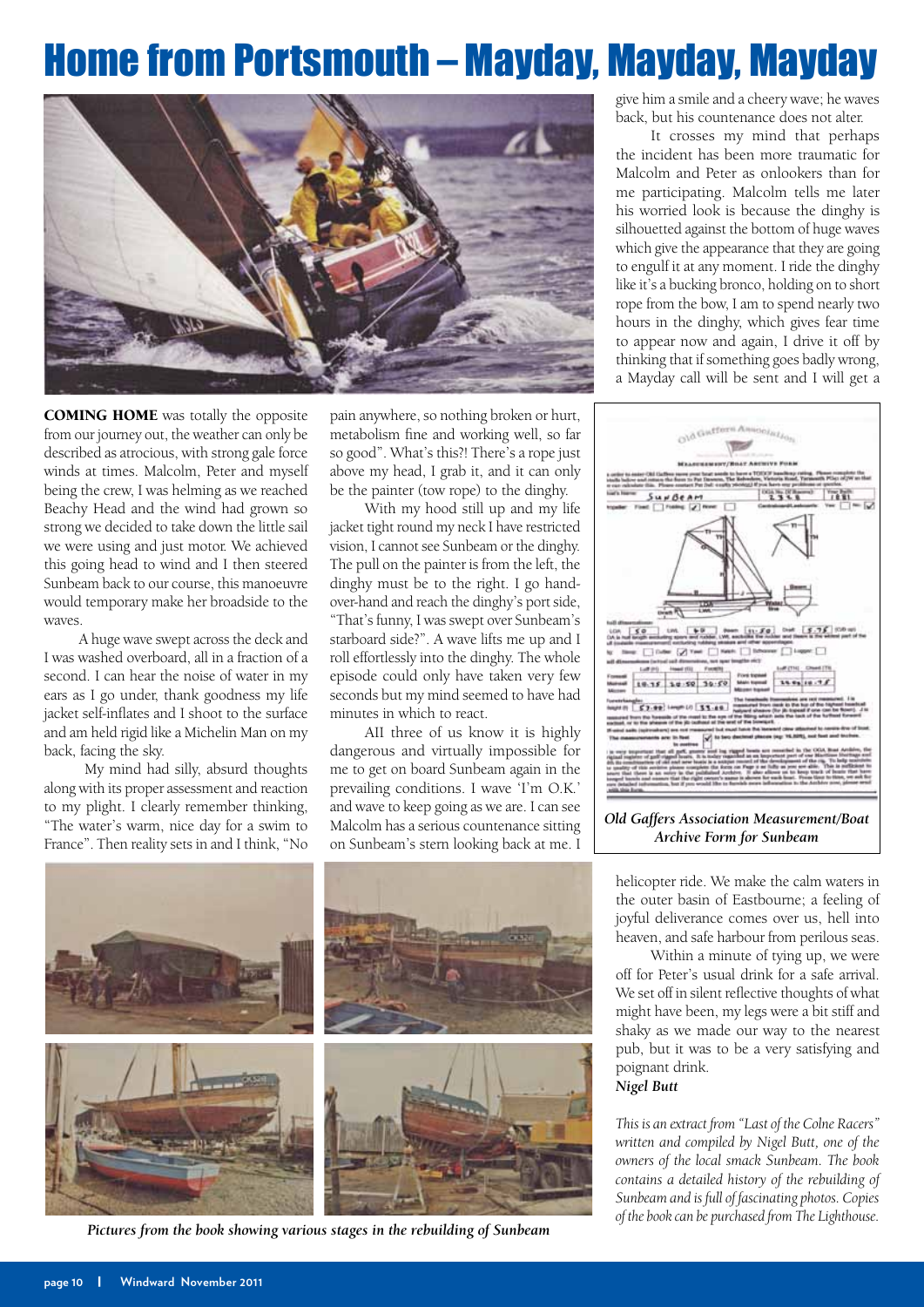# <span id="page-10-0"></span>Tutak goes North

THIS YEAR THE LITTLE FISHER 25 had

100 days to make trouble and attempt to reach the Shetland Isles. The trip took me and the old boat up the east coast to circumnavigate the Shetlands, taking in the Orkneys, Cape Wrath and the Caledonian Canal before returning back down the east coast to Tollesbury. This and other logs are available on http://tutak-ii.blogspot.com/2011/09/ tutak-goes-north\_15.html

### Shetlands - Muckle Flugga and the Out Stack

Well the bits for the exhaust arrived and I rushed off to pick them up and by late afternoon I was on my way again. This time headed for the Out Skerries, three islands almost land locking a harbour in the middle. One of the uninhabited islands was up for sale a while back.



Of course there is a lighthouse and the sun is reflecting off the reflector, it's not actually on as it is still too light.



After a restful night I headed north again bound for Bala Sound but not before I was disturbed by the inter island morning flight. I was anchored at the end of the grass strip runway and talk about short take off and landing!



Bala was a massive place in the herring times and the remains of the many quays can be seen. This was just a sleeping place before the next jump to Harold's Wick where Tutak could have a rest whilst I went ashore.



The reason for this stop in the very north of the isles?



Remarkable stuff they have here, local boats and ones from Norway. They used to import them way back from Norway as flat packs and we thought Ikea was modern!



Sadly a fishing boat was found near here with the engine running but the fisherman was not aboard. Opinion has it that he launched his creel and went over with it, caught in the line. Rather rolly and unpredictable, the sea round here. The coastguard asked us to keep an eye open for a body and there were quite a few boats looking.

These are the overfalls or Roost (race). Today was very calm and benign and still it was here. You don't come this far inshore on a bad day.



And here in the distance is the reason for the trip, to round the most northerly point of the British Isles before it becomes Scotland. Muckle Flugga and the Out Stack.



And here we have it, the Out Stack well and truly rounded. Apparently Mrs Franklin came here looking for word of her husband from the whaling ships out of Shetland. Why she went to the Out Stack I don't know unless she was looking for the ships.



*Tutak goes North, © Bill Brannan, bothy press.*